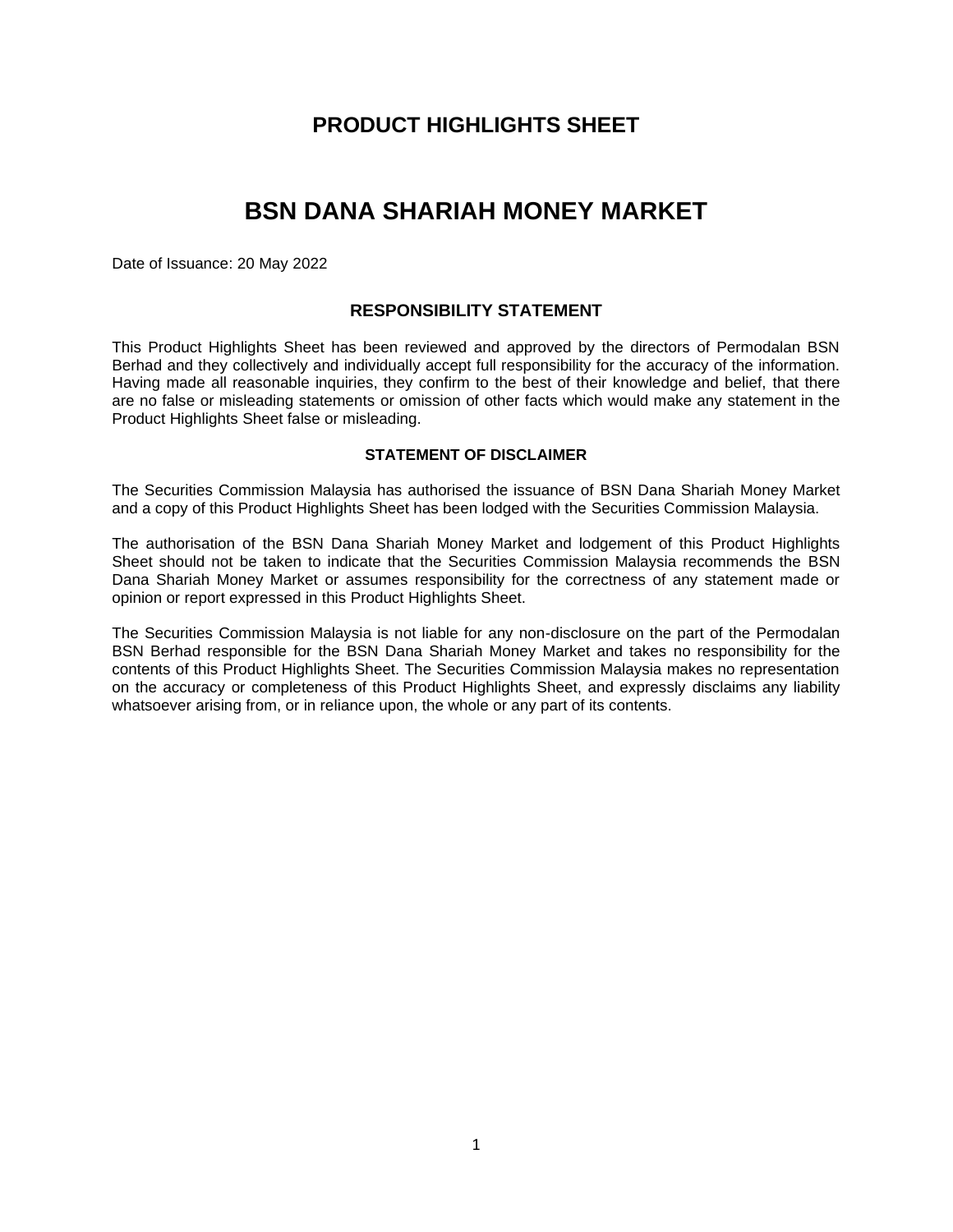**This Product Highlights Sheet only highlights the key features and risks of this unlisted capital market product. Investors are advised to request, read and understand the Prospectus and its supplementary (if any) (hereinafter collectively referred to as "Prospectus") of the Fund before deciding to invest. If doubt, please consult a professional adviser.**

## **PRODUCT HIGHLIGHTS SHEET**

## **BSN DANA SHARIAH MONEY MARKET**

## **BRIEF INFORMATION ON THE BSN DANA SHARIAH MONEY MARKET**

| <b>FUND INFORMATION</b>   |                                                        |
|---------------------------|--------------------------------------------------------|
| Name of Fund              | BSN Dana Shariah Money Market (the "Fund")             |
| <b>Fund Category</b>      | <b>Islamic Money Market Fund</b>                       |
| <b>Management Company</b> | Permodalan BSN Berhad (the "Manager")                  |
| The Trustee               | AmanahRaya Trustees Berhad (200701008892) (766894-T)   |
| The Shariah Adviser       | Tawafuq Consultancy Sdn Bhd (201501036171) (1161491-M) |
| <b>Base Currency</b>      | Ringgit Malaysia ("RM")                                |
| <b>Financial Year End</b> | 31 December                                            |

#### **PRODUCT SUITABILITY**

| <b>PRODUCT SUITABILITY</b>  |                                                                                                                                                                                                                                                                      |  |  |  |  |  |  |  |
|-----------------------------|----------------------------------------------------------------------------------------------------------------------------------------------------------------------------------------------------------------------------------------------------------------------|--|--|--|--|--|--|--|
| <b>Investment Objective</b> | The Fund seeks to provide short-term liquidity and income* while<br>maintaining capital stability#.                                                                                                                                                                  |  |  |  |  |  |  |  |
|                             | Any material change to the objective of the Fund would require the<br>Unit Holders' approval.                                                                                                                                                                        |  |  |  |  |  |  |  |
|                             | Note:<br>* All income distribution proceeds will be automatically reinvested as additional<br>units.<br># Please note that the Fund is neither a capital guaranteed fund nor a capital<br>protected fund.                                                            |  |  |  |  |  |  |  |
| Risk Profile of the Fund    |                                                                                                                                                                                                                                                                      |  |  |  |  |  |  |  |
|                             | Low                                                                                                                                                                                                                                                                  |  |  |  |  |  |  |  |
| <b>Investor Profile</b>     | The Fund is suitable for Unit Holder, who:<br>seek regular income in a highly liquid investment;<br>Seek Shariah-compliance investment avenues;<br>have a short term investment horizon of 1-year and below; and<br>٠<br>have a low tolerance for risk.<br>$\bullet$ |  |  |  |  |  |  |  |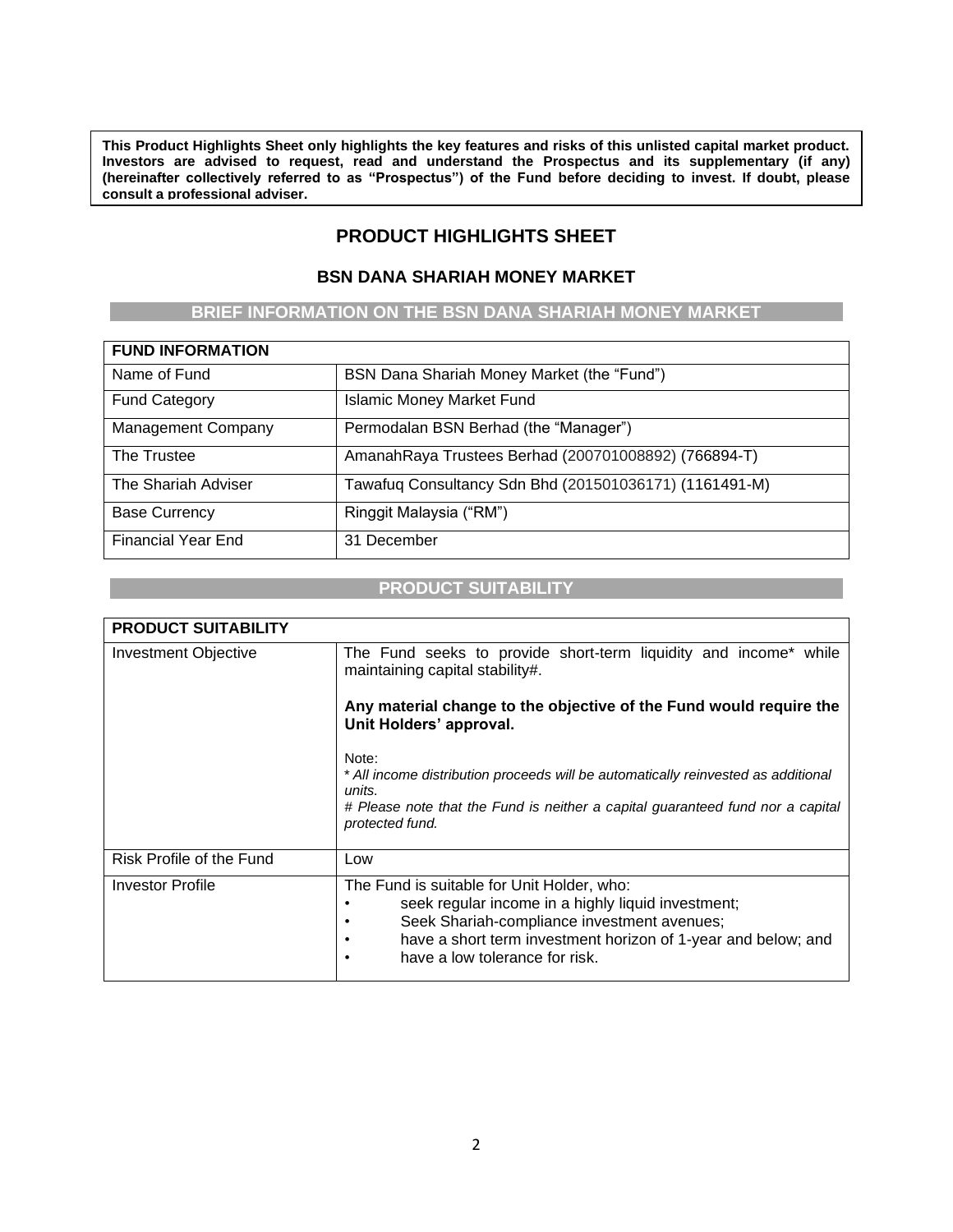## **KEY PRODUCT FEATURES**

| <b>KEY PRODUCT FEATURES</b>    |                                                                                                                                                                                                                                                                                                                                                                                                                                                                                                                                                                                                                                                                                                                                                                                                                  |  |  |  |  |  |
|--------------------------------|------------------------------------------------------------------------------------------------------------------------------------------------------------------------------------------------------------------------------------------------------------------------------------------------------------------------------------------------------------------------------------------------------------------------------------------------------------------------------------------------------------------------------------------------------------------------------------------------------------------------------------------------------------------------------------------------------------------------------------------------------------------------------------------------------------------|--|--|--|--|--|
| Performance Benchmark          | Maybank 1-month GIA-i tier-1 rate                                                                                                                                                                                                                                                                                                                                                                                                                                                                                                                                                                                                                                                                                                                                                                                |  |  |  |  |  |
|                                | Source: www.maybank2u.com.my                                                                                                                                                                                                                                                                                                                                                                                                                                                                                                                                                                                                                                                                                                                                                                                     |  |  |  |  |  |
|                                | Note: The risk profile of the Fund is different from the risk profile of the<br>benchmark.                                                                                                                                                                                                                                                                                                                                                                                                                                                                                                                                                                                                                                                                                                                       |  |  |  |  |  |
| Investment Policy and Strategy | The investment policy is to invest in low risk Shariah-compliant<br>investments which are liquid and which have the capability of providing<br>capital stability#.                                                                                                                                                                                                                                                                                                                                                                                                                                                                                                                                                                                                                                               |  |  |  |  |  |
|                                | The Fund seeks to achieve its objective of providing short-term liquidity<br>and income* while maintaining capital stability# by investing in Islamic<br>deposits and/or Islamic money market instruments.                                                                                                                                                                                                                                                                                                                                                                                                                                                                                                                                                                                                       |  |  |  |  |  |
|                                | The Fund may invest in Islamic money market instruments which<br>include, but not limited to Islamic accepted bills, Islamic repurchase<br>agreement, Islamic negotiable instruments and / or Islamic debentures<br>with a minimum credit rating of P2/BBB by RAM Rating Services<br>Berhad ("RAM Ratings") or any equivalent credit rating by Malaysian<br>Rating Corporation Berhad ("MARC"). Any downgraded in the credit<br>rating of the instruments would require a thorough re-evaluation and be<br>tabled to the Investment Committee for deliberations. The necessary<br>decision on the instruments, such as selling of the downgraded<br>securities etc. would be finalised in the Investment Committee meeting,<br>taking into consideration the proposed rectification actions from the<br>Manager. |  |  |  |  |  |
|                                | The Manager intends to adopt a buy-hold philosophy for the Fund's<br>investments. In the event of adverse market, economic, political or other<br>conditions, the Manager may take a temporary defensive position that<br>may be inconsistent with the Fund's investment strategy in attempting<br>to respond to those conditions. In such circumstances, the Manager<br>may increase the Fund's holdings in cash or liquidate all investments<br>and hold the said proceeds in cash.                                                                                                                                                                                                                                                                                                                            |  |  |  |  |  |
|                                | Note<br>* All income distribution proceeds will be automatically reinvested as additional<br>Units.<br># Please note that the Fund is neither a capital guaranteed fund nor a capital<br>protected fund                                                                                                                                                                                                                                                                                                                                                                                                                                                                                                                                                                                                          |  |  |  |  |  |
| <b>Asset Allocation</b>        | The Fund may invest:<br>at least 90% of its NAV in Islamic deposits as well as Islamic<br>money market instruments which have a remaining maturity<br>period of not more than 365 days; and<br>up to 10% of its NAV in other permitted investments (listed<br>below) which have a remaining maturity period of more than<br>365 days but less than 732 days.                                                                                                                                                                                                                                                                                                                                                                                                                                                     |  |  |  |  |  |
| <b>Distribution Policy</b>     | Subject to availability of income, the Fund will distribute income at least<br>once a month.                                                                                                                                                                                                                                                                                                                                                                                                                                                                                                                                                                                                                                                                                                                     |  |  |  |  |  |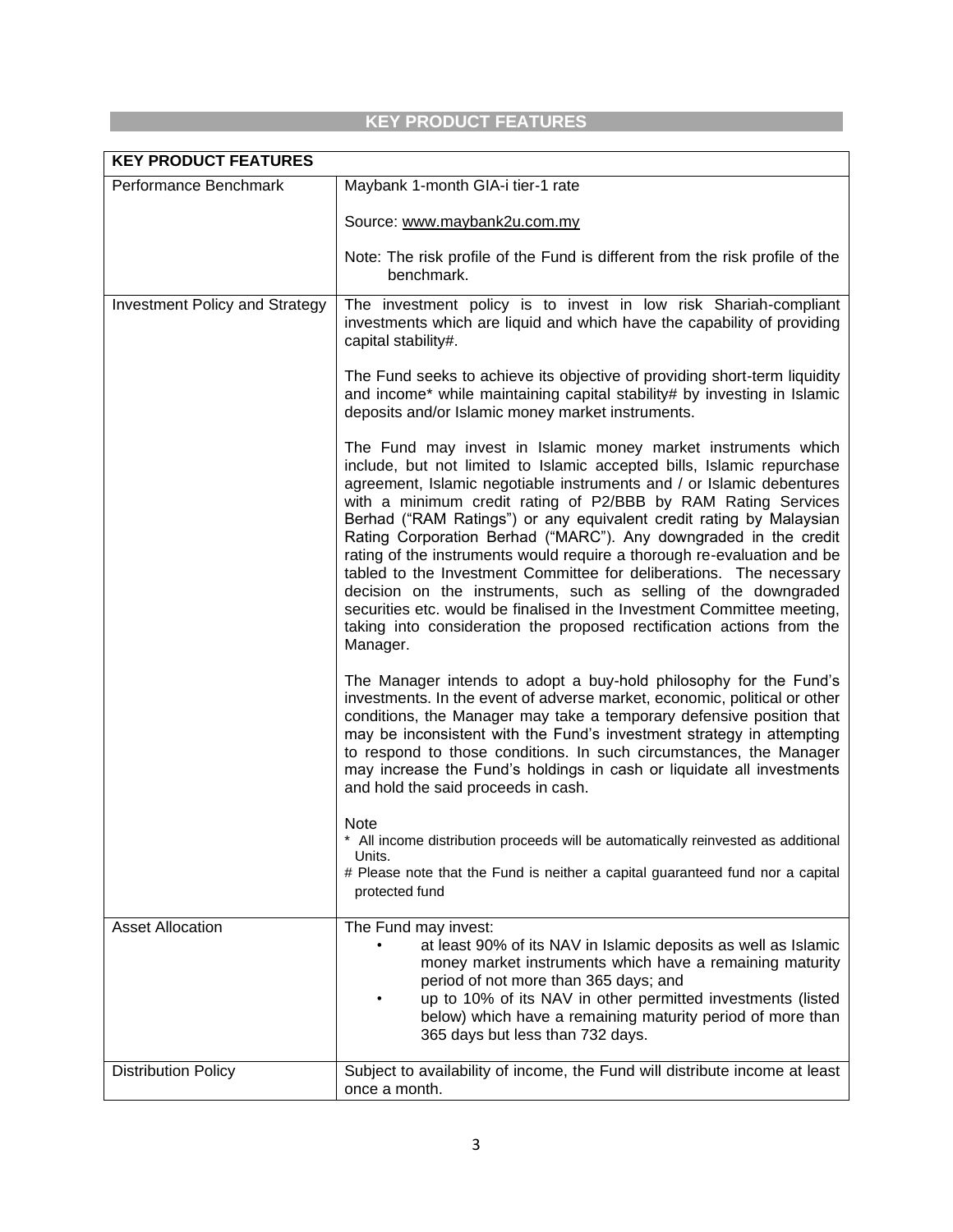| Minimum Initial Investment | (a) Individual Investor $-$<br>RM500.00 or such other lower amount as we |  |  |  |  |  |
|----------------------------|--------------------------------------------------------------------------|--|--|--|--|--|
|                            | may decide from time to time.                                            |  |  |  |  |  |
|                            |                                                                          |  |  |  |  |  |
|                            | RM100,000.00 or such other lower amount as<br>(b) Corporate investor -   |  |  |  |  |  |
|                            | we may decide from time to time.                                         |  |  |  |  |  |
| Minimum Additional         | (a) Individual Investor $-$<br>RM500.00 or such other lower amount as we |  |  |  |  |  |
| Investment                 | may decide from time to time.                                            |  |  |  |  |  |
|                            | (b) Corporate investor - RM100,000.00 or such other lower amount as      |  |  |  |  |  |
|                            | we may decide from time to time.                                         |  |  |  |  |  |
| Minimum Holdings           | None. However, the Manager in its sole discretion can impose any         |  |  |  |  |  |
|                            |                                                                          |  |  |  |  |  |
|                            | minimum holdings from time to time.                                      |  |  |  |  |  |
| Possible outcomes          | Possible outcomes of investing in this Fund are:                         |  |  |  |  |  |
|                            | -The increase or decrease of its NAV;                                    |  |  |  |  |  |
|                            |                                                                          |  |  |  |  |  |
|                            | - Possibility to have capital gain or capital losses;                    |  |  |  |  |  |
|                            | - Income distribution (dividend); if any.                                |  |  |  |  |  |
|                            |                                                                          |  |  |  |  |  |

*Note:*

*Please refer to Chapters 1 and 3 of the Prospectus for further details.*

#### **KEY RISKS**

| <b>KEY RISKS</b>      |                                                                                                                                                                                                                                                                            |
|-----------------------|----------------------------------------------------------------------------------------------------------------------------------------------------------------------------------------------------------------------------------------------------------------------------|
| <b>Specific Risks</b> | The specific risks of the Fund are as follows:<br>• Credit/ default risk;<br>• Interest rate risk; and<br>• Liquidity risk.<br>Please refer to the Prospectus under the heading "Specific Risks of<br>Investing in the Fund" for full details of the abovementioned risks. |

#### *Note:*

*Please be advised that if a unit holder invests in units through an Institutional Unit Trust Advisers ("IUTA") which adopt nominee system of ownership, the unit holder would not be considered to be a unit holder under the deed and the unit holder may consequently not have all the rights ordinarily exercisable by a unit holder (for example, the right to call for a unit holders' meeting and to vote thereat and the right to have the unit holder's particulars appearing in the register of unit holders of the Fund).*

#### **FEES, CHARGES AND EXPENSES**

| <b>FEES, CHARGES AND EXPENSES</b> |                                                                  |  |  |  |  |  |
|-----------------------------------|------------------------------------------------------------------|--|--|--|--|--|
| Sales Charge                      | The Manager does not intend to impose any sale charge.           |  |  |  |  |  |
| <b>Redemption Charge</b>          | The Manager does not intend to impose any redemption fee.        |  |  |  |  |  |
| Switching Fee                     | The Manager does not intend to impose any switching fee.         |  |  |  |  |  |
| Transfer Fee                      | Not applicable as no transfer of units is allowed for this Fund. |  |  |  |  |  |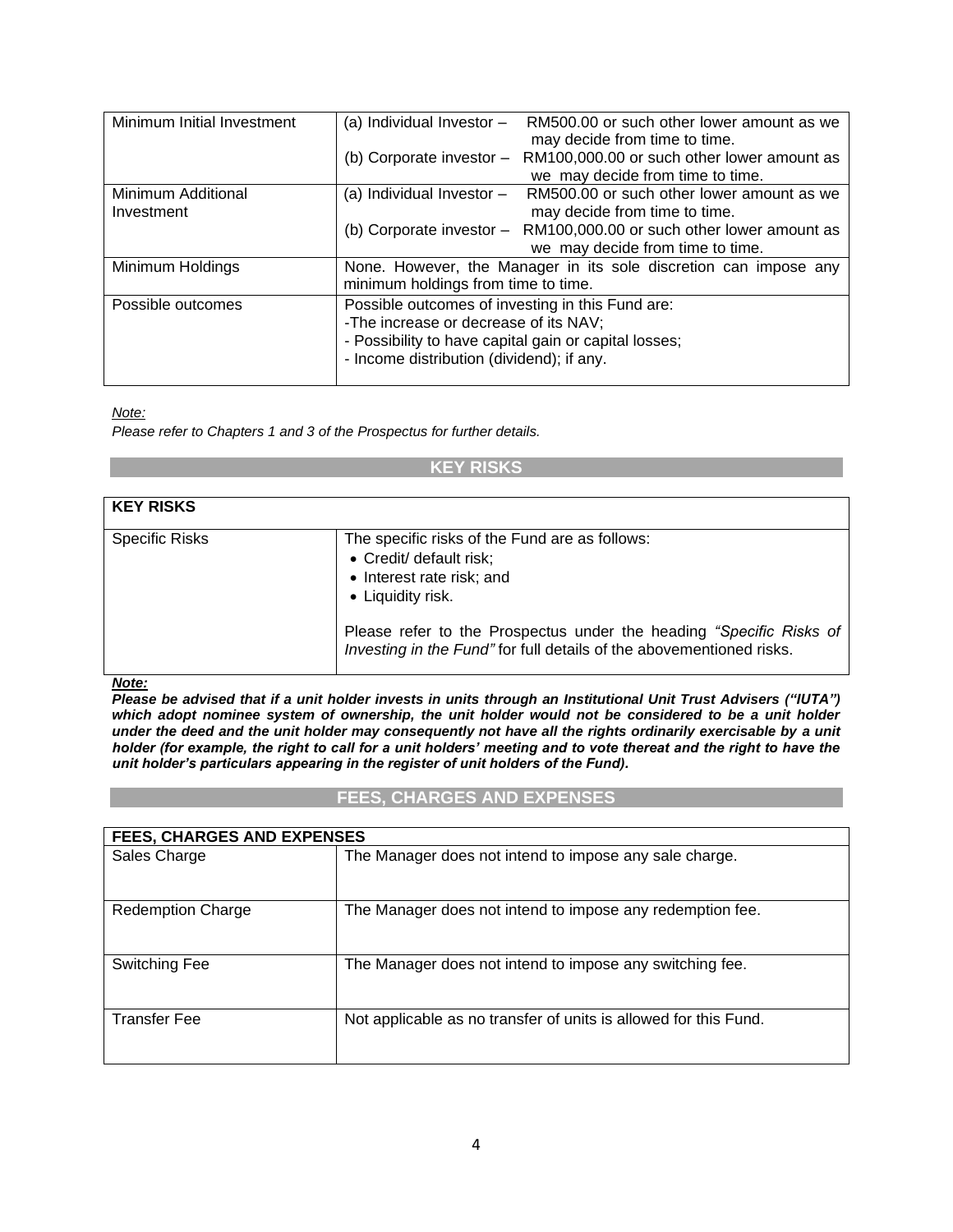| <b>Other Charges</b>      | Charges, for instance bank charges, telegraphic charges and courier<br>charges, shall be borne by the unit holder in order to execute<br>transactions on behalf of the unit holder.                                                                                                                                                                                                                                                                                                                                                                                                                                                                                                                                                                                                                                                                                                                                                                                                                                                                                                                                                                |  |  |  |  |  |
|---------------------------|----------------------------------------------------------------------------------------------------------------------------------------------------------------------------------------------------------------------------------------------------------------------------------------------------------------------------------------------------------------------------------------------------------------------------------------------------------------------------------------------------------------------------------------------------------------------------------------------------------------------------------------------------------------------------------------------------------------------------------------------------------------------------------------------------------------------------------------------------------------------------------------------------------------------------------------------------------------------------------------------------------------------------------------------------------------------------------------------------------------------------------------------------|--|--|--|--|--|
| Annual Management Fee     | Zero point five per centum (0.50%) per annum of the NAV of the Fund<br>calculated and accrued on a daily basis.                                                                                                                                                                                                                                                                                                                                                                                                                                                                                                                                                                                                                                                                                                                                                                                                                                                                                                                                                                                                                                    |  |  |  |  |  |
| <b>Annual Trustee Fee</b> | Zero point zero two five per centum (0.025%) of the NAV of the Fund<br>calculated and accrued on a daily basis (excluding foreign custodian<br>fees and charges, if any).                                                                                                                                                                                                                                                                                                                                                                                                                                                                                                                                                                                                                                                                                                                                                                                                                                                                                                                                                                          |  |  |  |  |  |
| <b>Other Expenses</b>     | Commissions/fees paid to brokers;<br>$\bullet$<br>Auditors' fee;<br>$\bullet$<br>Tax adviser's fee;<br>$\bullet$<br>Shariah Adviser's fee;<br>$\bullet$<br>Valuation fees incurred for valuation of any Shariah-compliant<br>$\bullet$<br>investment of the Fund by independent valuers for the benefit of<br>the Fund;<br>Taxes and other indirect or similar duties imposed by the law or<br>$\bullet$<br>government and/or other authorities required to be paid in<br>connection with any costs, fees and expenses as may be charged<br>to the Fund;<br>Cost for modification of the deed save where such modification is<br>$\bullet$<br>for the benefit of the Manager and/or trustee;<br>Costs, fees and expenses incurred for any meeting of the unit<br>$\bullet$<br>holders save where such meeting is convened for the benefit of the<br>Manager and/or the Trustee;<br>Independent investment committee members fee;<br>$\bullet$<br>Other fees and/or expenses directly related to the Fund such as<br>$\bullet$<br>printing and publishing interim and annual reports; and<br>Any other fees and/or expenses allowed under the deed. |  |  |  |  |  |

**YOU SHOULD NOT MAKE ANY PAYMENT IN CASH TO A UNIT TRUST CONSULTANT OR ISSUE A CHEQUE IN THE NAME OF A UNIT TRUST CONSULTANT.**

## **VALUATION AND EXITING FROM INVESTMENT**

| <b>VALUATION AND EXITING FROM INVESTMENT</b> |                                                                                                                                                                                                       |  |  |  |  |  |
|----------------------------------------------|-------------------------------------------------------------------------------------------------------------------------------------------------------------------------------------------------------|--|--|--|--|--|
| Valuation                                    | The Manager will ensure that all assets of the Fund will be valued at fair<br>value at the close of each Business Day and at all times be in<br>compliance with the Guidelines and all relevant laws. |  |  |  |  |  |
|                                              | The valuation point of the Fund is at 5.00 p.m. on every Business Day.                                                                                                                                |  |  |  |  |  |
|                                              | The valuations are publishing in the Manager's web address at<br>www.pbsn.com.my on daily basis.                                                                                                      |  |  |  |  |  |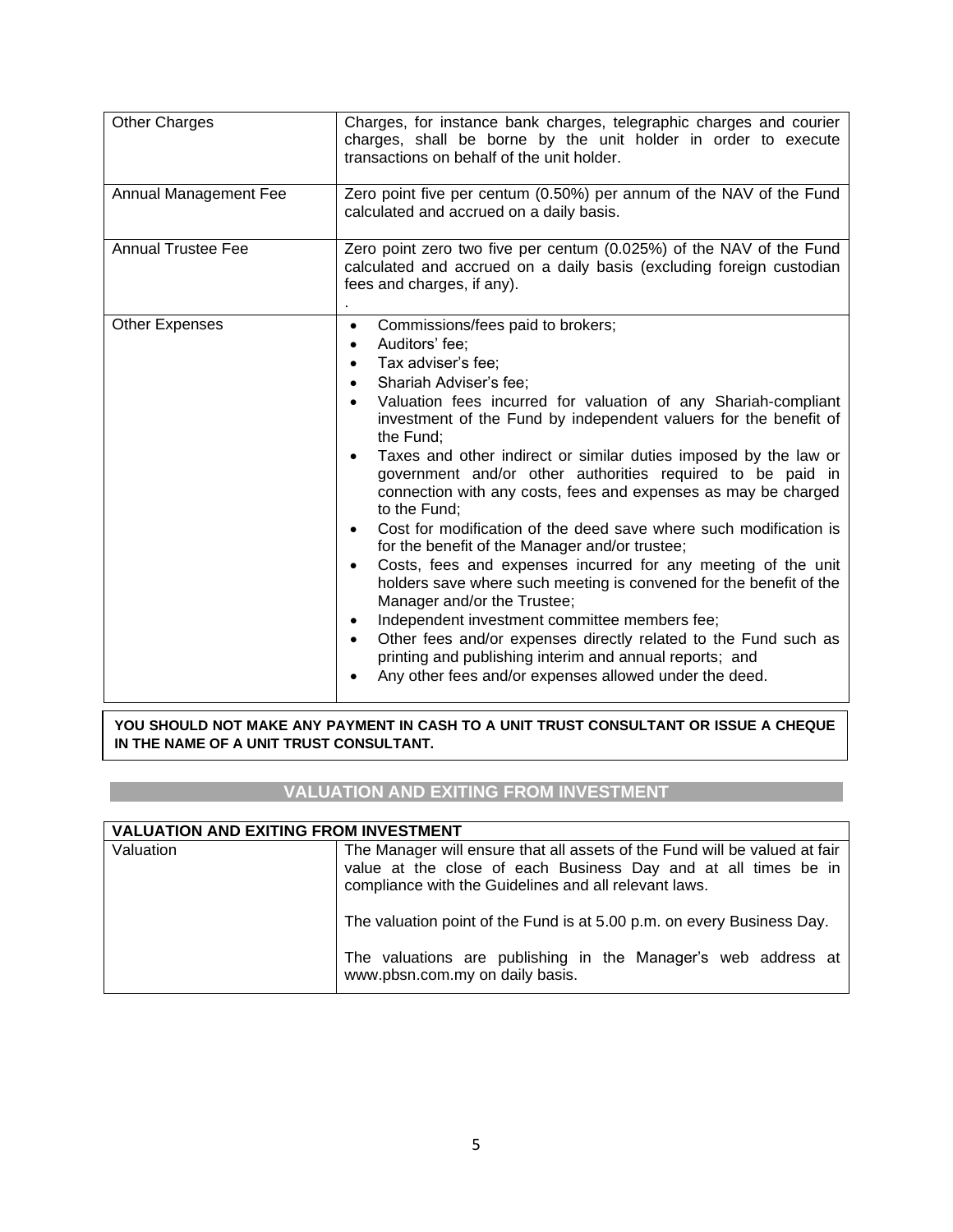| Cooling-off Policy      | Investors who are qualified for the cooling-off right may obtain a refund<br>on their investment in the Fund if they so request within the cooling-off<br>period, i.e., the period of six (6) Business Days commencing from the<br>date of receipt of the application for units by the Manager.<br>The cooling-off right is only given to an investor who is investing for the<br>first time in any of the unit trust funds managed by the Manager.<br>A staff of the Manager or a person registered with a body approved by<br>the SC to deal in unit trusts is not entitled to a cooling-off right. |
|-------------------------|-------------------------------------------------------------------------------------------------------------------------------------------------------------------------------------------------------------------------------------------------------------------------------------------------------------------------------------------------------------------------------------------------------------------------------------------------------------------------------------------------------------------------------------------------------------------------------------------------------|
| Redeeming an Investment | Unit holders may redeem their investments in the Fund at any point in<br>time by completing the prescribed redemption request form and<br>returning it to the Manager on any Business Day; this form is available<br>at the office of the Manager, please refer to the Chapter 9 Additional<br>Information of the Prospectus.                                                                                                                                                                                                                                                                         |
|                         | Any redemption request received or deemed to have been received by<br>the Manager on/or before 04.00 p.m("the cut-off time"), the redemption<br>price would be the NAV per Unit at the end of the Business Day on<br>which the redemption request is received by the Manager. Any<br>redemption request received or deemed to have been received after<br>this cut-off time would be considered as having been received on the<br>next Business Day and would be based on the NAV per Unit on the<br>next Business Day.                                                                               |
|                         | In a case where the Units are standing in the names of more than one<br>unit holder, where mode of holding is specified as "Joint Application", all<br>joint holders will have to sign the redemption requests. However, in<br>cases of holding specified as "Either Applicant to sign", any one of the<br>unit holders will have the power to make redemption requests, without it<br>being necessary for all the Unit holders to sign. In all cases, the first-<br>named unit holder will receive the proceeds of the redemption.                                                                   |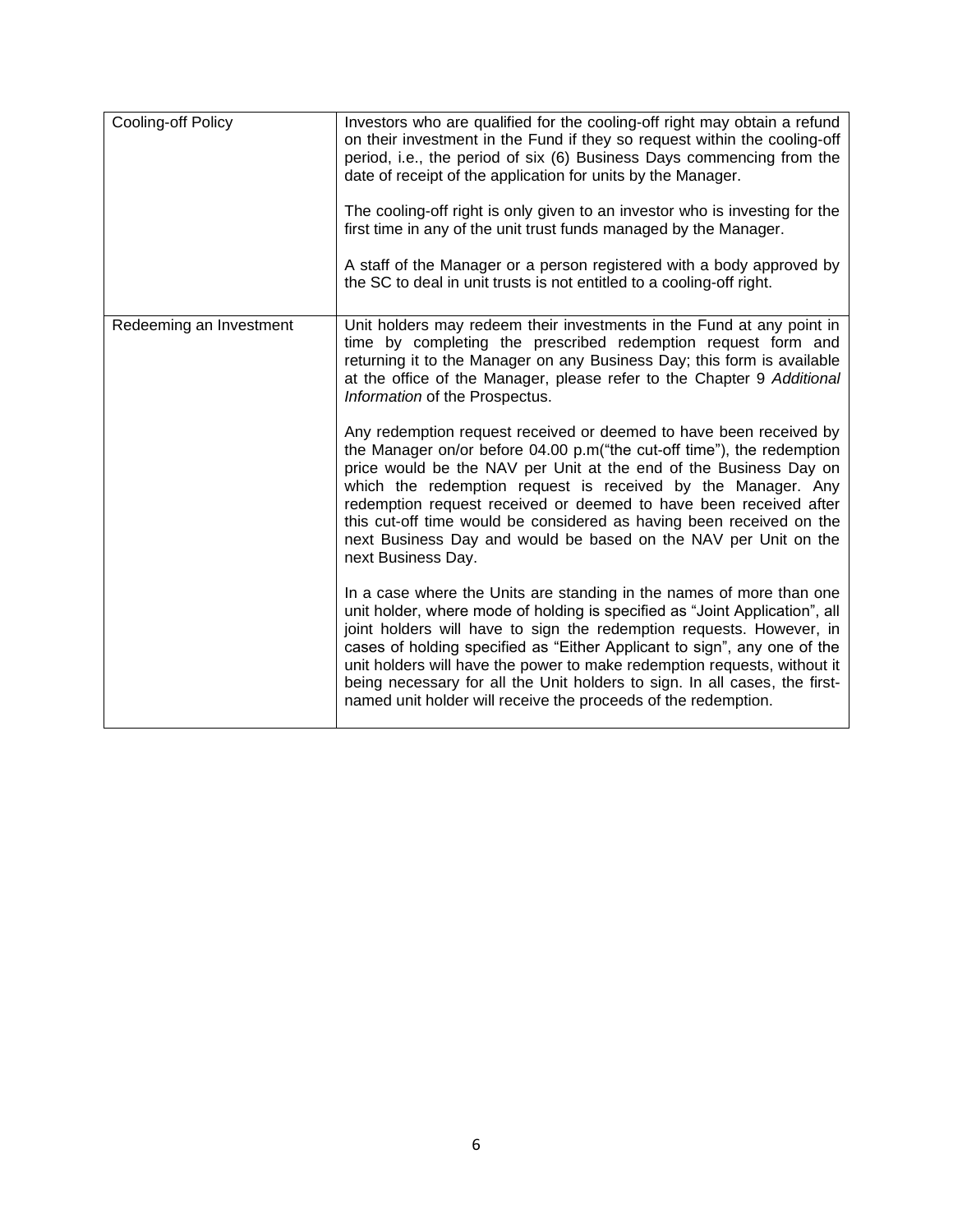## **FUND PERFORMANCE**



| <b>Average Total Return</b>                                      |      |      |      |      |      |                        |      |
|------------------------------------------------------------------|------|------|------|------|------|------------------------|------|
| 1 month<br>3 months<br>6 months<br>3 years<br>2 vears<br>1 vears |      |      |      |      |      | <b>Since Inception</b> |      |
| <b>Fund</b>                                                      | 1.75 | 1.68 | 1.59 | 1.57 | 1.89 | 2.37                   | 2.61 |
| <b>Benchmark</b>                                                 | 1.02 | 1.01 | 1.01 | 1.00 | 1.18 | 1.85                   | 2.26 |

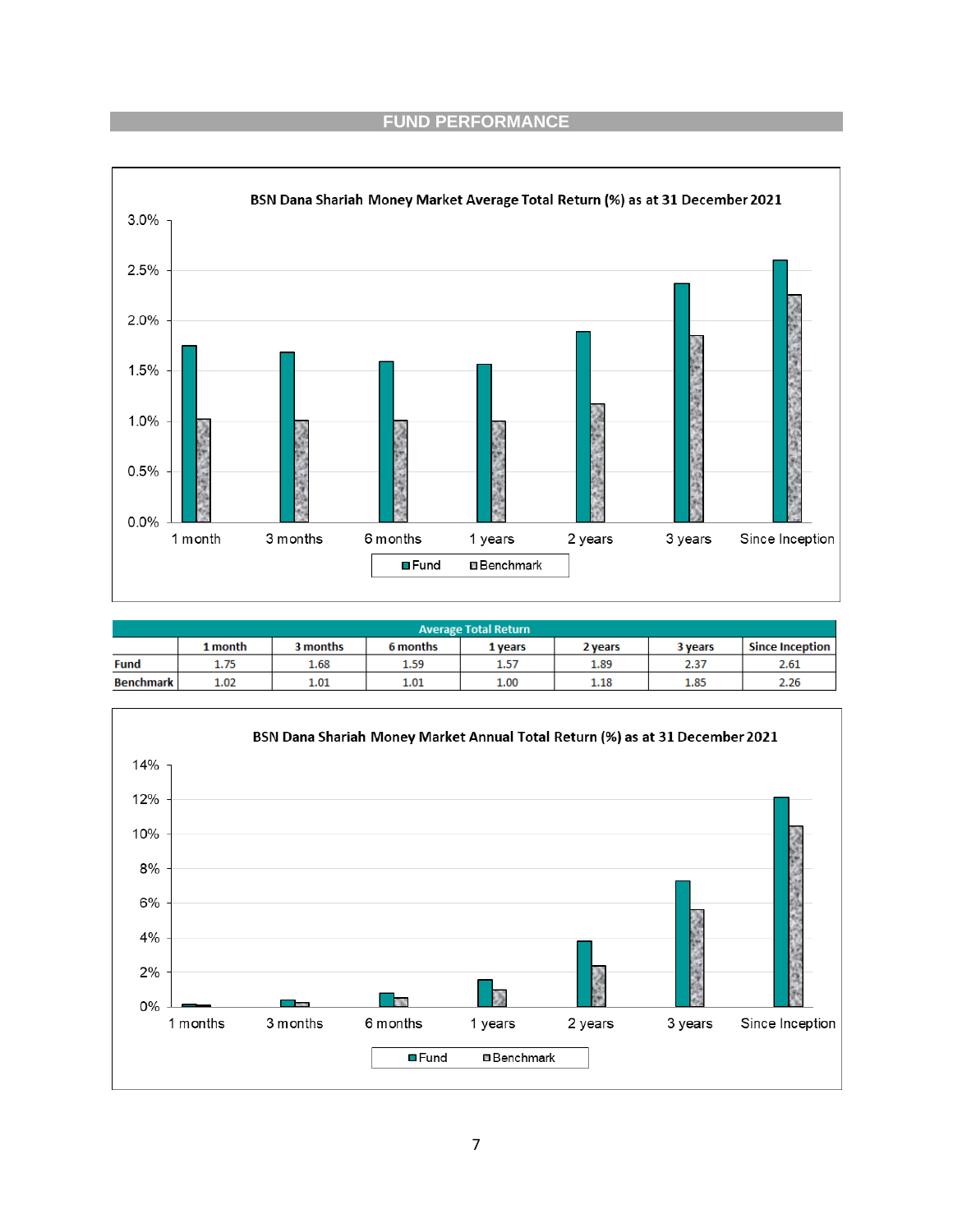| <b>Annual Total Return</b>                                        |      |      |      |      |                        |      |       |
|-------------------------------------------------------------------|------|------|------|------|------------------------|------|-------|
| L months<br>3 months<br>6 months<br>3 years<br>2 vears<br>1 vears |      |      |      |      | <b>Since Inception</b> |      |       |
| <b>Fund</b>                                                       | 0.14 | 0.42 | 0.79 | 1.57 | 3.81                   | 7.28 | 12.13 |
| <b>Benchmark</b>                                                  | 0.08 | 0.25 | 0.50 | 1.00 | 2.36                   | 5.64 | 10.45 |

*Source: All performance figures have been verified by Novagni Analytics and Advisory Sdn Bhd*

### **Basis of Calculation and Assumptions Made in Calculating Returns**

Total Return,  $R = (1 + \text{Price Return}) * (1 + \text{ Income Return}) - 1$ 

Annualised Total Return =  $(1 + R)^{1/x} - 1$ 

Average Return = Number of Returns / Sum of Returns

Where,

 $NAV_t$  = NAV after income distributions and /or unit splits at the end of the period

 $NAV_{t-1}$  = NAV after income distributions and/or unit splits at the beginning of the period

 $x =$  number of years of the period

#### **Portfolio Turnover Ratio for the Financial Year Ended 31 December:**

|                               | 2021 | 2020 | 2019 |
|-------------------------------|------|------|------|
| ∣ Portfolio Turnover (times)⊿ | .26  | 8.56 | 6.36 |

The PTR for the latest financial year was higher compared with the previous financial year mainly due to more investment activities during the latest financial year.

### **Distribution of Income for the Financial Year Ended 31 December:**

|               | 2021                                              |                                                 |                                            | 2020                                            | 2019                                       |                                                 |
|---------------|---------------------------------------------------|-------------------------------------------------|--------------------------------------------|-------------------------------------------------|--------------------------------------------|-------------------------------------------------|
| <b>Period</b> | <b>Gross</b><br>distribution<br>per unit<br>(sen) | <b>Net</b><br>distribution<br>per unit<br>(sen) | Gross<br>distribution<br>per unit<br>(sen) | <b>Net</b><br>distribution<br>per unit<br>(sen) | Gross<br>distribution<br>per unit<br>(sen) | <b>Net</b><br>distribution<br>per unit<br>(sen) |
| January       | 0.10                                              | 0.10                                            | 0.20                                       | 0.20                                            | 0.30                                       | 0.30                                            |
| February      | 0.10                                              | 0.10                                            | 0.20                                       | 0.20                                            | 0.40                                       | 0.40                                            |
| March         | 0.10                                              | 0.10                                            | 0.20                                       | 0.20                                            | 0.30                                       | 0.30                                            |
| April         | 0.10                                              | 0.10                                            | 0.20                                       | 0.20                                            | 0.18                                       | 0.18                                            |
| May           | 0.10                                              | 0.10                                            | 0.20                                       | 0.20                                            | 0.10                                       | 0.10                                            |
| June          | 0.10                                              | 0.10                                            | 0.20                                       | 0.20                                            | 0.18                                       | 0.18                                            |
| July          | 0.10                                              | 0.10                                            | 0.20                                       | 0.20                                            | 0.20                                       | 0.20                                            |
| August        | 0.10                                              | 0.10                                            |                                            |                                                 | 0.20                                       | 0.20                                            |
| September     | 0.10                                              | 0.10                                            | 0.20                                       | 0.20                                            | 0.20                                       | 0.20                                            |
| October       | 0.10                                              | 0.10                                            | 0.30                                       | 0.30                                            | 0.20                                       | 0.20                                            |
| November      | 0.10                                              | 0.10                                            | 0.10                                       | 0.10                                            | 0.20                                       | 0.20                                            |
| December      | 0.20                                              | 0.20                                            | 0.10                                       | 0.10                                            | 0.80                                       | 0.80                                            |
| <b>TOTAL</b>  | 1.30                                              | 1.30                                            | 2.10                                       | 2.10                                            | 3.26                                       | 3.26                                            |

(Distribution of income was made in the form of cash and reinvestment of units)

**PAST PERFORMANCE OF THE FUND IS NOT AN INDICATION OF ITS FUTURE PERFORMANCE.**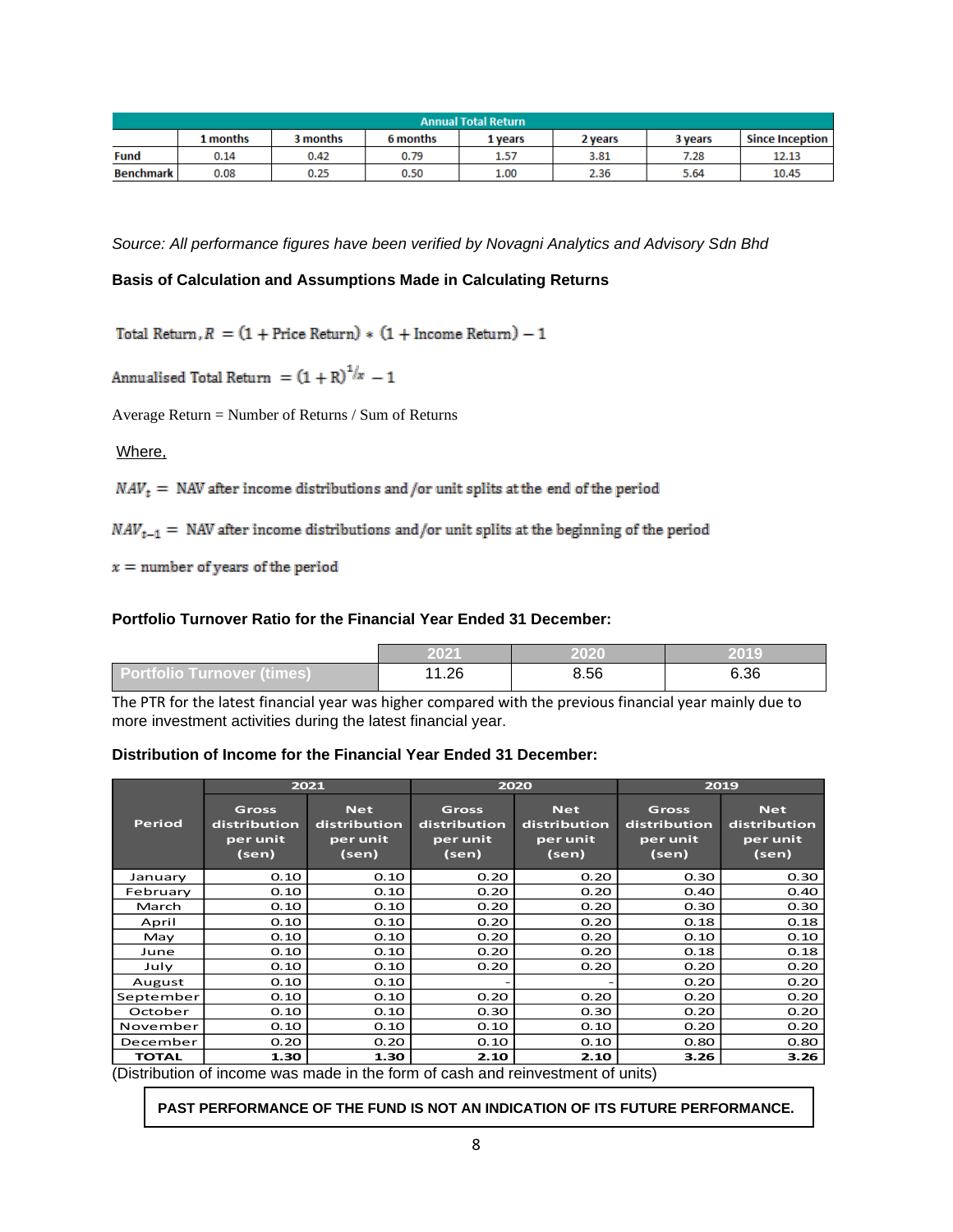### **CONTACT INFORMATION**

#### **Investors may contact us if they have enquiries:**

| PERMODALAN BSN BERHAD     |
|---------------------------|
| (199401034061) (319744-W) |
| Level 19, Lot 1,          |
| Bangunan TH Selborn,      |
| 153, Jalan Tun Razak,     |
| 50400 Kuala Lumpur        |
| $03 - 21809000$           |
| 03-2681 0051              |
| www.pbsn.com.my           |
|                           |

#### **Contact details for further information or to lodge a complaint:**

1. For internal dispute resolution, you may contact:

Customer Service Permodalan BSN Berhad Level 19, Lot 1, Bangunan TH Selborn, 153, Jalan Tun Razak, 50400 Kuala Lumpur. Tel No: 03- 2180 9000/9002

2. If you are dissatisfied with the outcome of the internal dispute resolution process, please refer your dispute to the Securities Industries Dispute Resolution Corporation (SIDREC):

| (a) via phone to  | 03-2282 2280                                                                                                                                                       |  |
|-------------------|--------------------------------------------------------------------------------------------------------------------------------------------------------------------|--|
| (b) via fax to    | 03-2282-3855                                                                                                                                                       |  |
| (c) via email to  | info@sidrec.com.my                                                                                                                                                 |  |
| (d) via letter to | Securities Industry Dispute Resolution Center (SIDREC)<br>Unit A-9-1, Level 9, Tower A<br>Menara UOA Bangsar<br>No. 5, Jalan Bangsar Utama 1<br>59000 Kuala Lumpur |  |

3. You can also direct your complaint to the Securities Commission Malaysia (SC) even if you have initiated a dispute resolution process with SIDREC. To make a complaint, please contact the SC's Consumer & Investor Office :

| (a) via phone to the Aduan Hotline | $: 03 - 62048999$                                                                                                                      |
|------------------------------------|----------------------------------------------------------------------------------------------------------------------------------------|
| (b) via fax to                     | $03 - 62048991$                                                                                                                        |
| (c) via email to                   | aduan@seccom.com.my                                                                                                                    |
| (d) via online complaint form      | www.sc.com.my                                                                                                                          |
| (e) via letter to                  | Consumer & Investor Office<br>Securities Commission Malaysia<br>No 3 Persiaran Bukit Kiara<br><b>Bukit Kiara</b><br>50490 Kuala Lumpur |